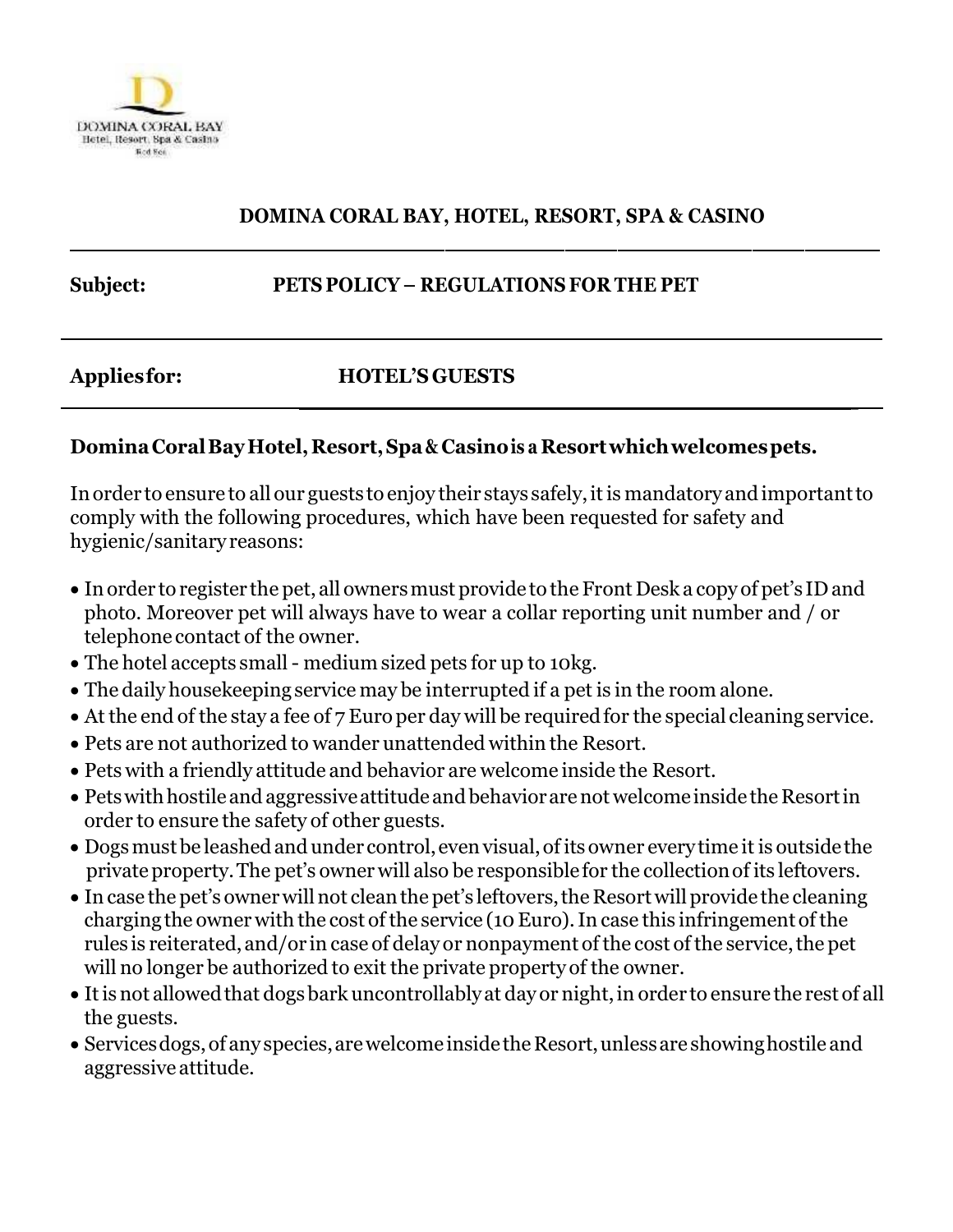- Dogs are welcome in the shops area only if leashed. Pets are not allowed to access any public and common area, such as Receptions (unless for the procedures of check-in/check-out with the pet leashed), and the swimming pools.
- Small size dogs are welcome at the following beaches: the area underneath Bahia Bar (access is allowed but not for bathing) and the beach between the Alibaba Restaurant and the Sheraton (access is allowed also for bathing), the part of the beach of Sultan Beach (in front of the Sheikh Coast Diving Center) and the authorized area at Salt lake (nearby Bahia Bar).
- Medium/Bigsizedogs are welcome only at the authorized area between Alibaba Restaurant and the Sheraton.
- At all the above mentioned authorized beaches, pets shall be always leashed, and are not allowed to use beach towels, sunbeds or the public showers.
- Pets are not authorized to access to the sea through the pier and/or the floating but through the shore determined by the buoys.
- In case the pet's owner will not respect the rules related to the above mentioned beaches, the Resortwill charge the ownerwith a penaltyof(10Euro).In case this infringementofthe rules is reiterated and/or if it is missing the payment of the penalty, the pet will no longer be authorized access or stay at the beaches.
- It is allowed to small size dogs the access to the following open air outlets: Prestige Beach Bar, Blue Lake Bar, Sandy Lane, AliBaba, La Piazzetta, Mosaique Cafe' (only external areas)and the Arena (only in the designated area). In the mentioned outlets are designated and delimitated areas reserved for the pet's owners. The pet will always have to be leashed in order to limit as much as possible the disturb to the other guests and the outlet's staff.
- The owner of the pet will be considered economically responsible for any damage to persons and / or things which might be caused by the pet;
- Pet must not be kept chained to trees, poles, fences or else inside the Resort;
- Itis prohibitedto feed pets in the streets,in the gardens,in the beachesor anypublic or commonarea inside the Resort, out of their specific dry food;
- It is prohibited to distribute within the Resort any food containing toxic and poisonous substances.
- It is excluded any operation provided by the Resort Management in terms of pest control (against ants, flies, rats, mites etc...) which is carried out with methods and products which are not affecting in any way the pets.
- It is specified that, for the above mentioned pest control's products, these are situated regularlynearbyductsand sewages.We requirethe pets'owners topaymaximumattention about it.
- The Resort will not tolerate any sort of abuses towards the pets and will implement adequate action towards anybodynot respecting this rule.